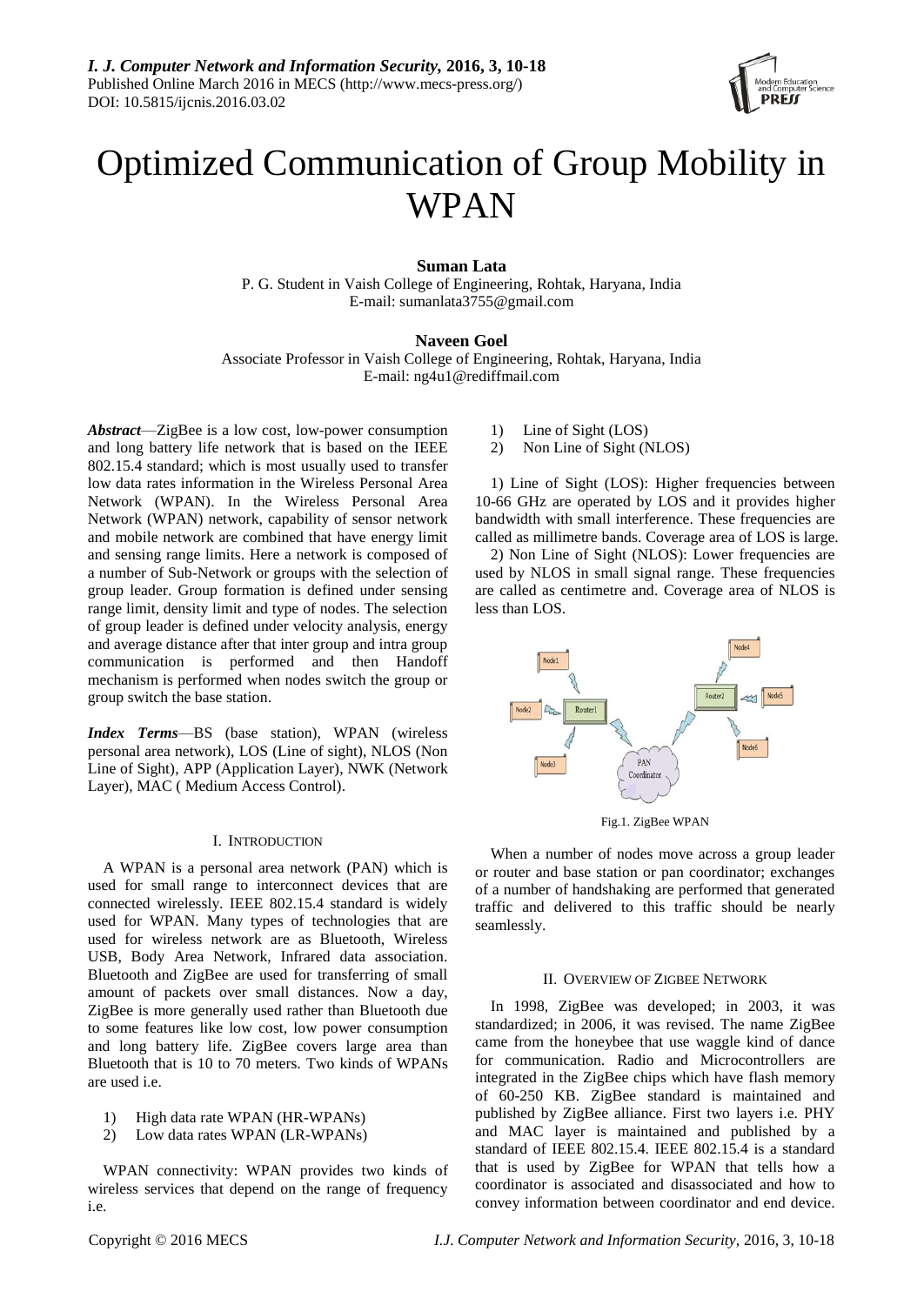

Fig.2. ZigBee Stack Protocol

First two layers i.e. PHY and MAC layer is maintained and published by a standard of IEEE 802.15.4. IEEE 802.15.4 is a standard that is used by ZigBee for WPAN that tells how a coordinator is associated and disassociated and how to convey information between coordinator and end device.

Table 1. ZigBee Frequency Band

| Frequency   | <b>Baud Rate</b> | Modulation  | Channel   | Area Range     | Geographical |
|-------------|------------------|-------------|-----------|----------------|--------------|
| <b>Band</b> |                  |             | Number    |                | Area         |
| 868 MHz     | 20 Kbps          | <b>BPSK</b> |           | $10-70$ meters | Europe       |
| 902-928     | 40 Kbps          | <b>BPSK</b> | $1 - 10$  | $10-70$ meters | America.     |
| MHz         |                  |             |           |                | Australia    |
| $2.4$ GHz   | 250 Kbps         | <b>OPSK</b> | $11 - 26$ | $10-70$ meters | Global       |

In ZigBee Technology, Different data rates are used for different frequency range that is fixed as 250 [Kbps at](mailto:Kbps@2.4GHz)  the [2.4GHz](mailto:Kbps@2.4GHz) Frequency Band 40 Kbps @ 902-918MHz Frequency Band 20 Kbps @ 868 MHz Frequency Band Transmission range is up to 70 meter. 16 channels at the 2.4 GHz band; 10 channels at the 902-918 MHz; 1 channel at the 868 MHz are used.

ZigBee power consumption and Bandwidth are generally lower than Bluetooth or WI-FI networks. Speed is the another advantage of ZigBee devices with which the new nodes can be joined to the network in 30 mSec; while a sleeping node wakes up in 15 mSec, where upon communication can be begin with other nodes; this aspect might be essential in several industrial applications.

# *A. IEEE 802.15.4 Standard*

IEEE 802.15.4 is a standard that is used with ZigBee Specification for implementing LR-WPAN (Low-rate Wireless Personal Area Network) that is used for wireless communication. It defines how a node is linked to a coordinator and detached from a coordinator and how a message is transferred b/w a coordinator and device. IEEE 802.15.4 Standard is also designed to achieve low power using the DSSS (Direct Sequence Spread Spectrum). FHSS (Frequency Hoped Spread Spectrum) takes more power than DSSS). Lowest two layer i.e. PHY layer and MAC layer are defined by this standard.

*Physical (PHY)* Layer: Two services i.e. PHY data service and PHY management service are provided by this layer. Data service of PHY layer provides transmission and reception of (PPDUs) across radio channel of physical layer.

*Medium Access Control (MAC)* Layer: Two services i.e. MAC data services and MAC management service are provided by this layer. MAC data services provide communication and response of MAC Protocol Data Units (MPDUs) across the data services of PHY layer.

MAC Layer of IEEE 802.15.4 supports two type of transmission modes beacon mode and non-beacon mode in the beacon enabled network and non-beacon enabled network respectively.



Fig.3. Beacon Enabled Network



Fig.4. Non-Beacon Enabled Network

IEEE 802.15.4 provides only Star-Based Topology in beacon enabled network and its extension has proposed to Cluster-Tree Topology by ZigBee Specification. Beacon enabled network is used for saving energy using low duty cycle. Cluster Tree Topology is supported by Beacon enabled network. Beacon is used to begin and end of Superframe, declare the existence of a WPAN coordinator, tell pending information in WPAN coordinator and synchronizing with other devices. When main concerns are efficiency of energy and timeliness, beacon enabled network is used.



Fig.5. Superframe Structure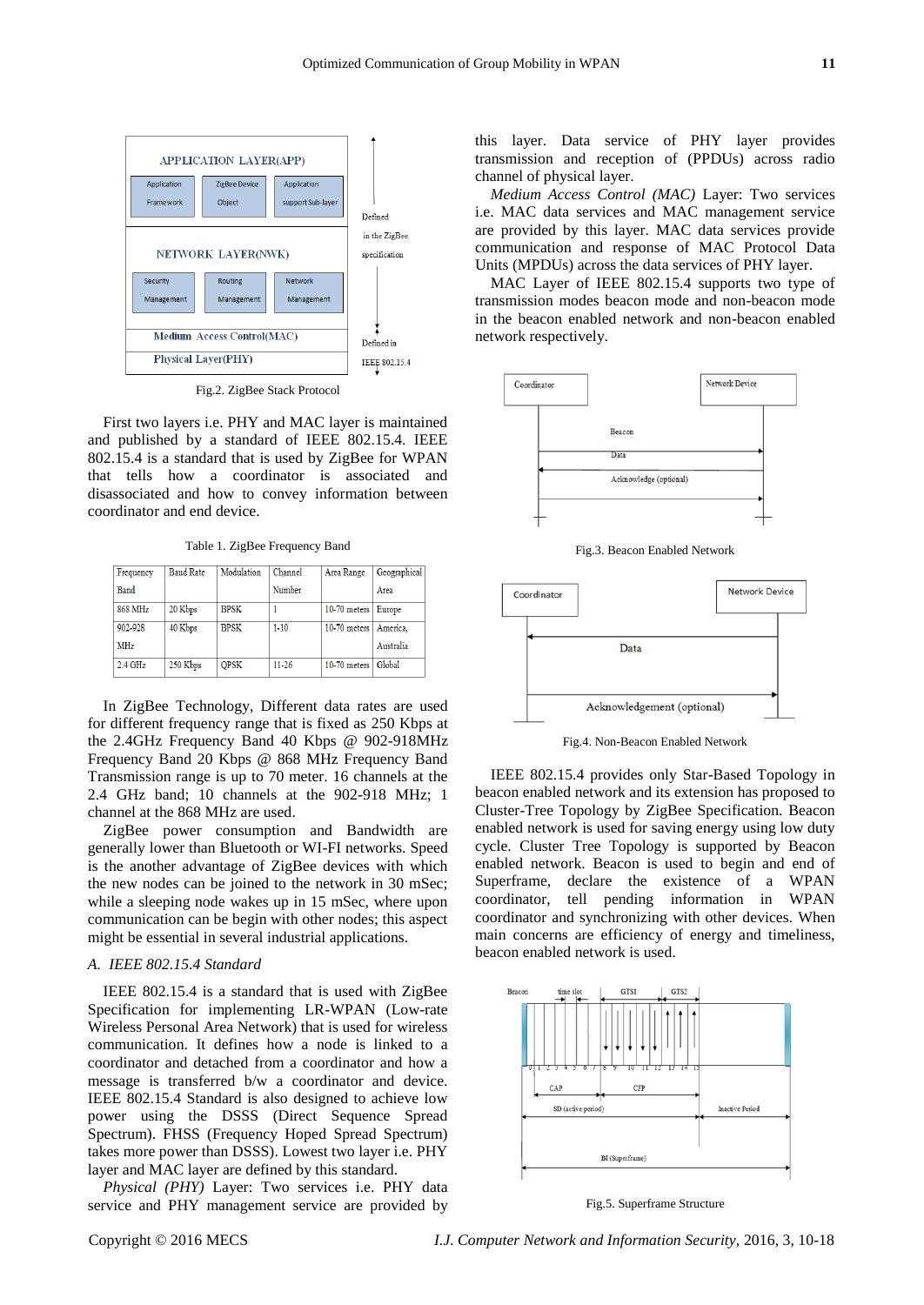In IEEE 802.15.4's beacon enabled mode, two parameters i.e. SO (Superframe Order) and BO (Beacon Order) are employed in each node which defines SD (Superframe Duration) and BI (Beacon Interval) respectively.

- $BI$  (Beacon Interval) = Base Superframe Duration \*  $2^{BO}$ ; For 0 <=  $SO$  <=  $BO$  <=  $14$ Here, SO = Superframe Order  $BO = \text{Beacon Order}$
- $SD$ (Superframe Duration)  $=$ Base Superframe Duration \*  $2^{SO}$  ; For  $0 < = SO < = RO < = 14$
- Base Superframe Duration = 15.36 mSec (assuming the 2.4 GHz frequency band and 250 kbps of data rate)
- Duty Cycle is the ratio of SD to BI.

BI (Beacon Interval) is the time b/w two successive beacons that contain Active period and Inactive period. Between the beacons, nodes may sleep thus their duty cycle and battery life are lowering and extending respectively. Beacon Intervals (BIs) depend on the data rate. BIs may range from 15.36 mSec to 251.65824 seconds at the 250 Kbit/s, from 24 mSec to 393.216 seconds at the 40 Kbit/s and from 48 mSec to 786.432 seconds at the 20 Kbit/s.

In active period, minimum numbers of symbols are denoted by Base Superframe Duration i.e. 960 symbols. Fig. 5 shows an example of Superframe Structure. Each Superframe Duration's active period consists of Beacon, Contention Access Period (CAP) and Contention Free Period (CFP). Active Period is called as Superframe Duration and a Base Slot Duration  $* 2<sup>80</sup>$  symbols are a length of one slot where in a slot, minimum number of symbols is represented by a Base Slot Duration i.e. 60 symbols.

Superframe Duration (SD) consists of 16 equal time slots which are used for transmission. SD is further divided in two parts i.e. CAP and CFP. CAP (Contention Access Period) uses slotted CSMA/CA Mechanism for best-effort data delivery. CSMA/CA Mechanism is used to access radio channel and radio channel access is controlled by IEEE 802.15.4. Optional CFP (Contention Free Period) support time bound data delivery which supports up to 7 GTSs (Granted Time Slots). Each GTS may transfer information either transmit direction i.e. upstream flow (from Child Node to Parent Router) or receive direction i.e. downstream flow (from Parent Router to Child Node).

SO and BO Parameters should be equal for all Superframes on a WPAN in IEEE 802.15.4 Standard. During active portion of a Superframe, any data sent to devices and all devices interact only with PAN. To avoid the collision, when two devices are sending information or data at the same time; a CSMA-CA Protocol is used. During non -transmission of data, nodes are allowed to sleep for much longer periods in a network. Nodes take minimum time to awake from sleeping mode and to get into sleeping mode.

Beacon enable network is used for consuming power. Coordinator uses data frames to transmit beacon. Beacon is used in the first slot of Superframe. It is used to start Superframe and to synchronize devices. It is also used to pending data in the coordinator. It wakes up end devices when it listen their address and go back for sleep when they don't get it.

The MAC layer's features are channel access, beacon management, GTS management, frame delivery acknowledgement, frame validation, association and disassociation

## *B. ZigBee Alliance*

ZigBee alliance creates a ZigBee specification that defines how various network topologies with interoperable application profile and features of data security are build. ZigBee alliance provides ZigBee standard that is consist of two layer i.e. NWK layer and APP layer. These layers consist on the top of PHY and MAC layers.

*Network (NWK) Layer*: It is responsible to establish a networks and management, self-repair function, self configuration, add or leave a node in the network, discard or receive other nodes, security, support routing algorithm, discovering 1-hop neighbours, storing information of neighbour and different network topologies.

*Application (APP) Layer: This* layer provides ZigBee device objects and application objects. Network communication realization b/w different devices, call for APP layer's protocol to provides control application and setting and application to access information services are objectives of this layer. The top layer of the ZigBee protocol stack is consisted of the Application Framework, ZigBee Device Objects (ZDOs), and Application Support (APS) Sub layer.

Three types of devices that can be mobile or static in nature are used to design a ZigBee network i.e.

- 1) PAN coordinator
- 2) Router
- 3) End devices

ZigBee devices are designed as Full function devices (FFDs) and reduced function devices (RFDs) and three network topologies i.e. Star, Mesh and Cluster-Tree are used to arrange these devices in ZigBee WPAN.

Some ZigBee Network applications are as:

- Home and Building Control
- Automation
- Industry control
- Security
- Remote Control
- Wireless sensor network
- Medical control
- Interactive toys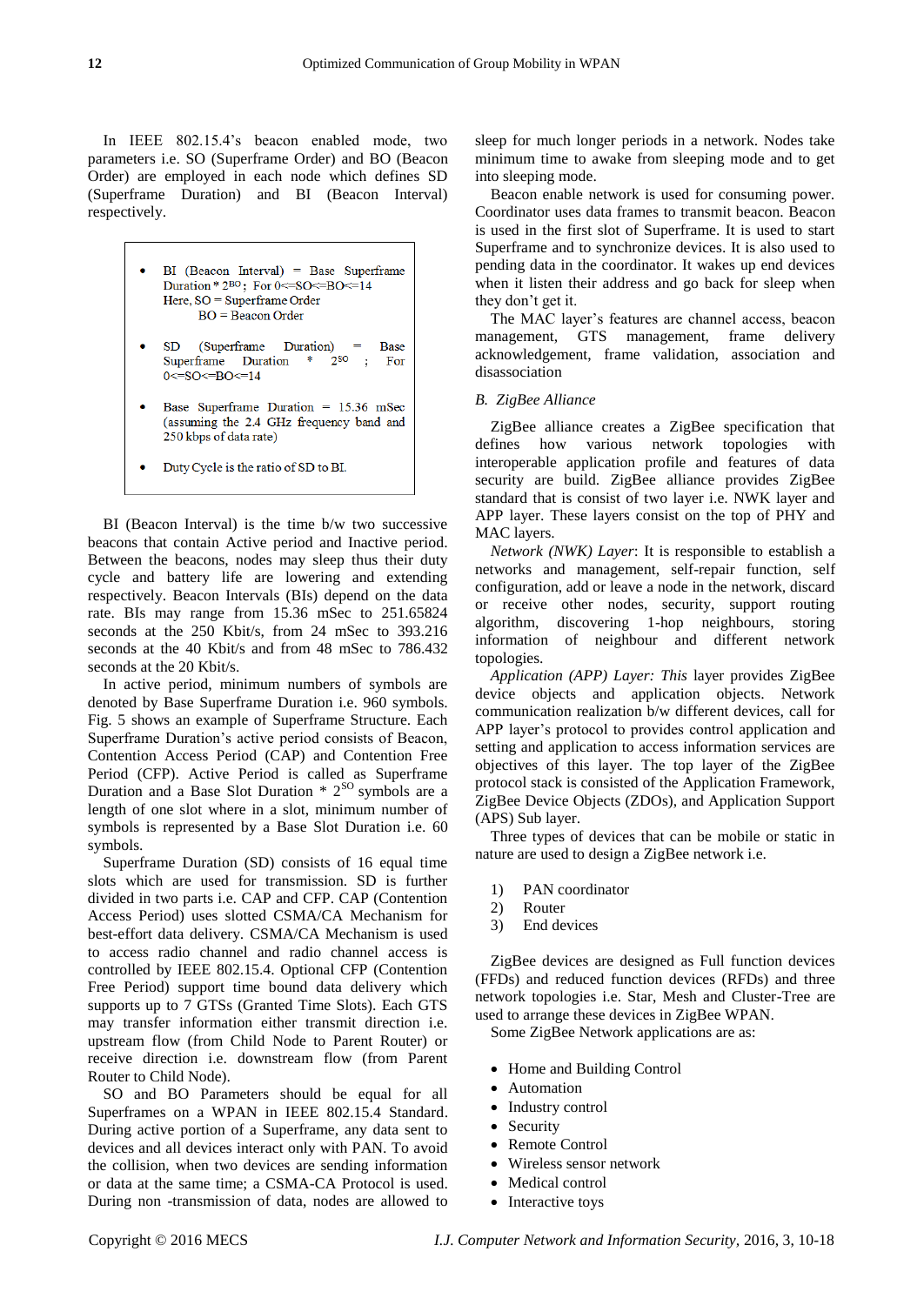ZigBee Technology is latest technology that is used for above applications because of it offers long battery life, low cost of system, high reliability, low power consumption.

# III. SYSTEM MODEL

#### *A. Network Topology*

A network is separated in to a number of small Subnetworks to cover a large area of network. The communication between every kind of nodes is performed wirelessly within the network. In term of wireless communication between nodes, two level hierarchies are created. One hierarchy is from end device to router and second is from router to PAN coordinator.



Fig.6. Aggregative Communication

Here cluster-tree topology is used. Implementation of cluster-tree topology is simple. Information or data is aggregated from one node to another node and moves to all type of nodes in the network. Aggregative communication is passed to PAN coordinator. All information or data is gathered from normal node and then this information or data is forwarded to PAN coordinator. Router is a medium to convey information or data from end node to PAN coordinator.

In fig. 6, End Devices are sensing nodes that sense information from external source and transmit to router. Routers are act as platforms that have greater storage and processing capabilities. These nodes are full function devices which has more capabilities more than reduced function devices. These nodes receive data from multiple normal nodes and then gather them and convey to next hop. Base station or PAN coordinator is always remains fixed. It received information from router. It needs more memory and processing capabilities than router and end devices because it performs maintenance, initialization and control functions.

# *B. The Proposed Model*

The work is here defined based on parametric analysis. The parameters considered in this work are

- 1) Velocity
- 2) Connectivity Analysis
- 3) Load

In this work, following aspects are covered:

- Group Formation
- Selection of Group Leader
- Soft Hand-off Mechanism
- Group Based Communication



Fig.7. Proposed Model

# *C. Scenario Generation*

Network parameters setting is the first requirement to work with network application which is based on network communication is performed.

| <b>Parameters</b>                | <b>Specifications</b>  |  |
|----------------------------------|------------------------|--|
| Area Size                        | 100 meters* 100 meters |  |
| Number of Nodes                  | 100                    |  |
| <b>Communication Range</b>       | 30 meters              |  |
| Number of Base Station           | 4                      |  |
| Range of Base Station            | 35 meters              |  |
| <b>Communication Round</b>       | 100                    |  |
| Group Mobility                   | Yes                    |  |
| <b>Inter Group Communication</b> | Yes                    |  |
| Intra Group Communication        | Yes                    |  |
| Topology                         | Cluster-Tree Topology  |  |

A WPAN is separated into a number of Sub-Networks in which Cluster-Tree Topology is used. Here four coordinators are used. These coordinators cover a specific range. These act as a base station. It is represented by triangular. A number of groups are formed within Sub-Network. Each group has a group leader that is called as aggregator. Members of group are called end devices or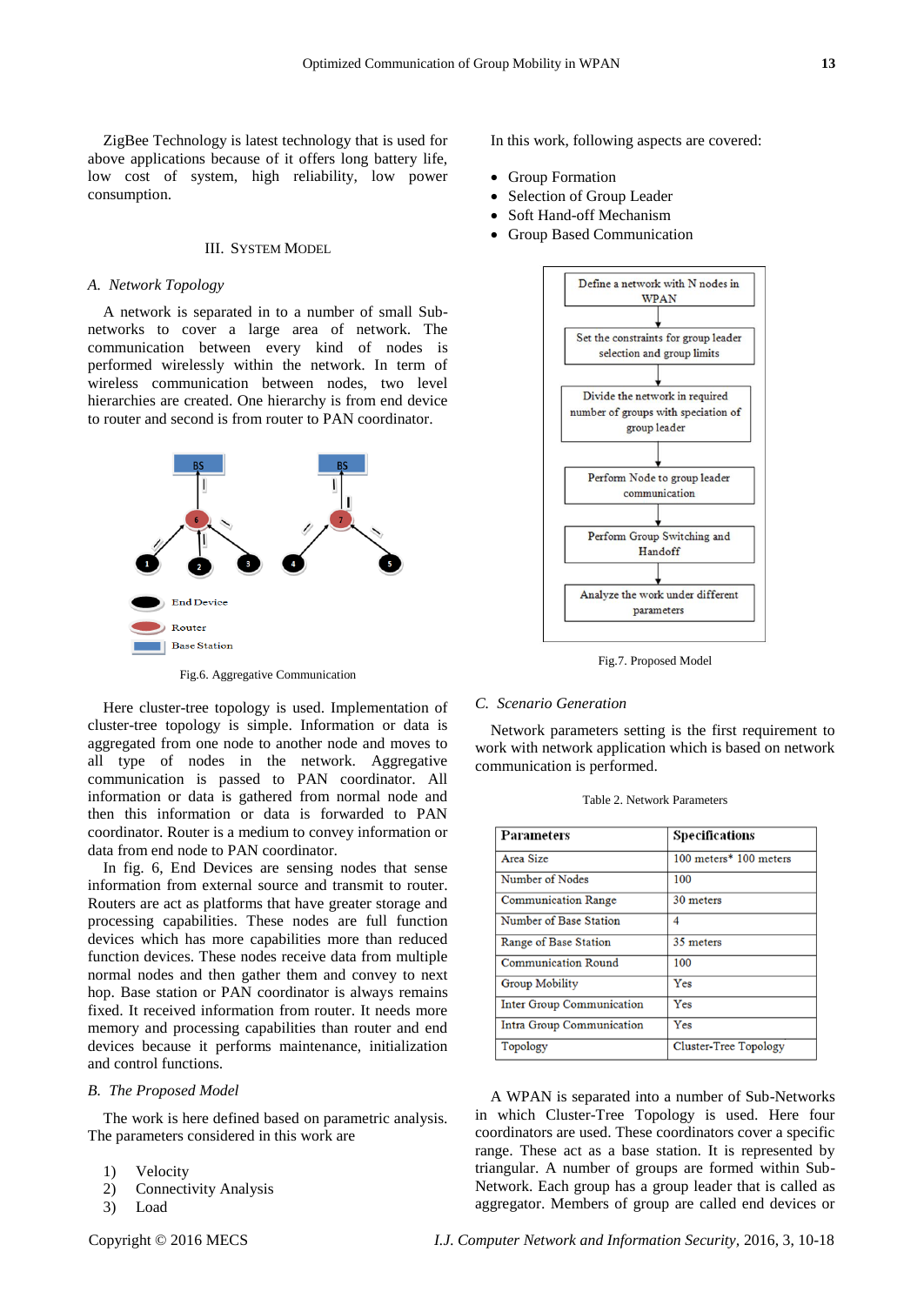{

normal nodes. When a node is travelled from a group or a group is travelled from a base station to another base station; soft hand-off is used. From this process, the communication is optimized.

#### *D. Network Generation*



Fig.8. is showing the network with random placement of nodes. The network area is 100 x100 meters and nodes are distributed at random position. Here nodes are the smart sensor nodes defined under mobility vector. Figure is showing the geographical separation of the network with specification of base stations in the network. The network is here defined with specification of base stations with relative range. The triangular shapes are here representing the base station for the network and the larger red circles are showing the base stations. The hand off is here provided b/w the base stations. The nodes are able to perform cooperative communication even when the network is defined with integrated group and area controllers.

# IV. PROPOSED ALGORITHM

| GroupMobility(WPANNodes)                                                                                                                                                                                                                                                          |  |  |  |  |
|-----------------------------------------------------------------------------------------------------------------------------------------------------------------------------------------------------------------------------------------------------------------------------------|--|--|--|--|
| /*The wireless personal area network is here defined in limited<br>area. The algorithm is defined to generate the groups and to perform<br>the inter-group communication and intra group communication<br>under multiple parameters. */                                           |  |  |  |  |
| {                                                                                                                                                                                                                                                                                 |  |  |  |  |
| Set Network Decision Vector for effective<br>the network formation<br>a. SThreshold<br>b. EThreshold<br>L.Threshold<br>$c_{\rm m}$<br>The SThreshold for sensing limit, EThreshold for energy<br>restriction and LThreshold for load restrictions are defined for the<br>network] |  |  |  |  |
| For $i=1$ to WPANNodes. length<br>[Process All Wireless Sensor Nodes]                                                                                                                                                                                                             |  |  |  |  |
| ł                                                                                                                                                                                                                                                                                 |  |  |  |  |
| For $i=1$ to WPANNodes. Length<br>[Analyze Each node respective to ith node]                                                                                                                                                                                                      |  |  |  |  |

```
if(Distance(WPANNodes(i),WPANNodes(j))<
SThreshold)
[If the node is within the sensing range]
{
C = C + 1[Identify the nodes present in the same group ]
}
}
if(C>LThreshold)
[Check for the Group Load Limit]
{
Set WPANNodes(i).Type=GH
[The group head is identified]
}
For j=1 to WPANNodes.length
[Process All Sensor Nodes]
{
if(Distance(WPANNodes(i),WPANNodes(j))<
SThreshold)
[If the node is present within the sensing range]
{
WPANNodes(j).GH=WPANNodes(i)
[Set the group head for each node]
PerformIntraCommunication(WPANNodes(i),
WPANNodes(j))
[Perform the intra communication b/w the node 
and the group head]
if(Error)
[Idenitfy if the Communication Failed]
{
Set ErrorCount=ErrorCount+1
[Identify the Error Count in the communication]
}
else
{
Set Comm=Comm+1
Perform the Successfule communication]
}
if(Distance(WPANNodes(i),WPANNodes(j))>
S Range)
[Identify the requirement of handoff]
{
Print "Handoff Performed"
Set WPANNodes(j).GH=0
[Identify the feasibile base station 
for communication]
}
}
```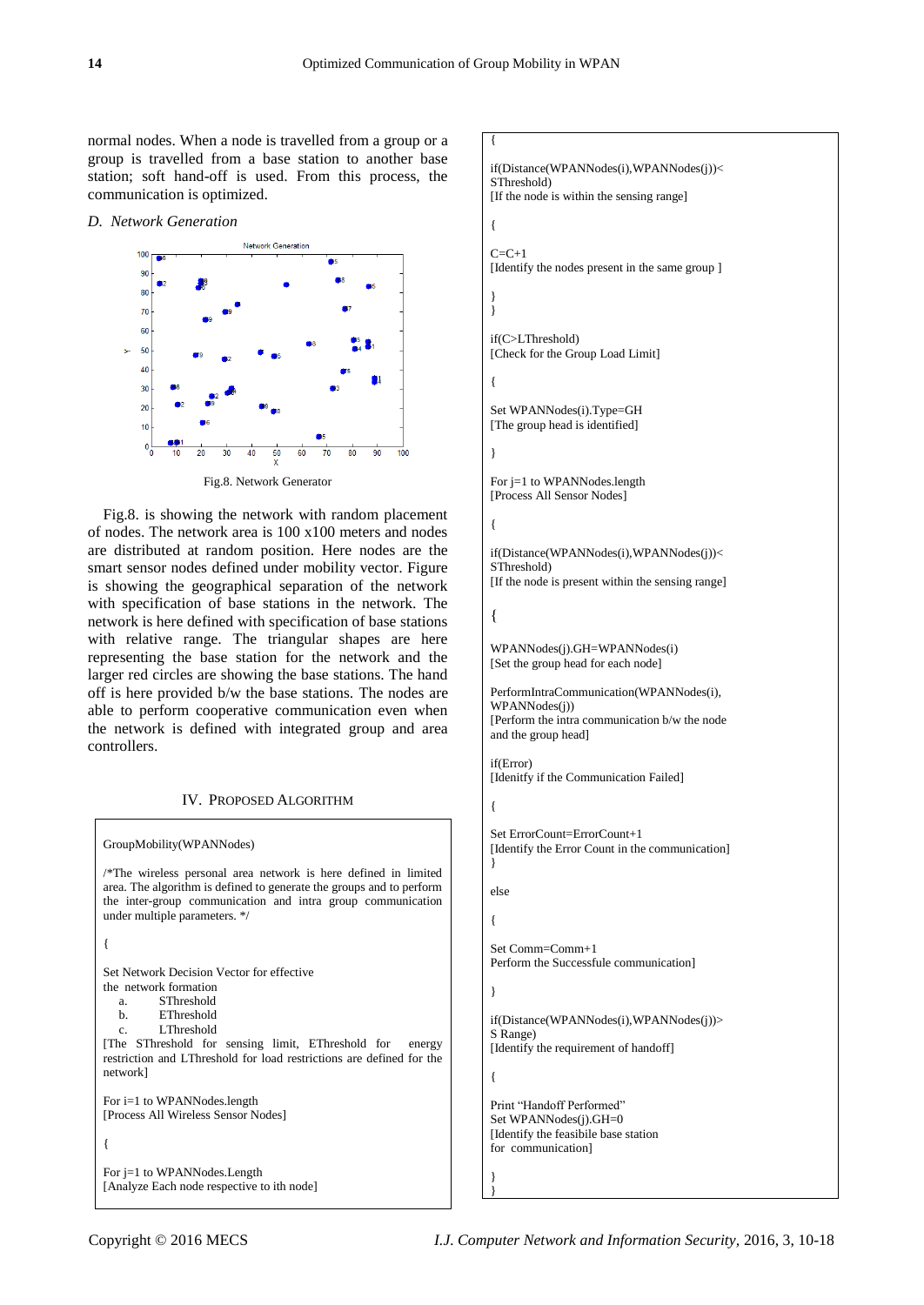# V. EXPERIMENT RESULTS





Fig.9. Packet Communication Analysis

Fig.9. is showing the packet transmission over the network including the inter group and intra group communication. The communication is here performed for 100 rounds. The figure is showing the up and down in communication. When the group switching is performed or the hand off is performed, the packet communication is dropped.



Fig.10. Packet Drop Analysis

Fig.10. is showing the packet drop over the network including the inter group and intra group communication. The communication is here performed for 100 rounds. The figure is showing the up and down in communication. When the group switching is performed or the hand off is performed, packet drop is increased. Figure is showing that the packet drop in existing approach is high.



Fig.11. Packet Communication Analysis

Fig.11. is showing the packet transmission and packet drop analysis over the network including the inter group and intra group communication. The communication is here performed for 100 rounds. The higher line is here showing the packet communication and lower line is showing the packet drop. The figure is showing the packet communication is higher than packet drop. In some cases, when the switching is performed, the packet communication is degraded and loss increased.

#### *B. Proposed Approach*

In the proposed work, the energy, distance, Load and destiny based groups are formed and the group adaptive communication is performed. The node to group leader communication is applied. The packet communication here represents the successful packet communication performed in the network. But if the node comes outside the group, it can result the packet drop.



Fig.12. Packet Communication Analysis

Fig.12 is showing the packet transmission successfully performed over the network including the inter group and intra group communication. The communication is here performed for 100 rounds. The figure is showing the up and down in communication. Inter group and intra group communication are performed in the work. When inter group communication is performed. More packets are transmitted successfully and very less packets are dropped. But when inter group communication is performed, nodes move outside the coverage area of its base station from which handoff or group switch is performed due to which packet communication is dropped.



Fig.13. Packet Drop Analysis

Copyright © 2016 MECS *I.J. Computer Network and Information Security,* 2016, 3, 10-18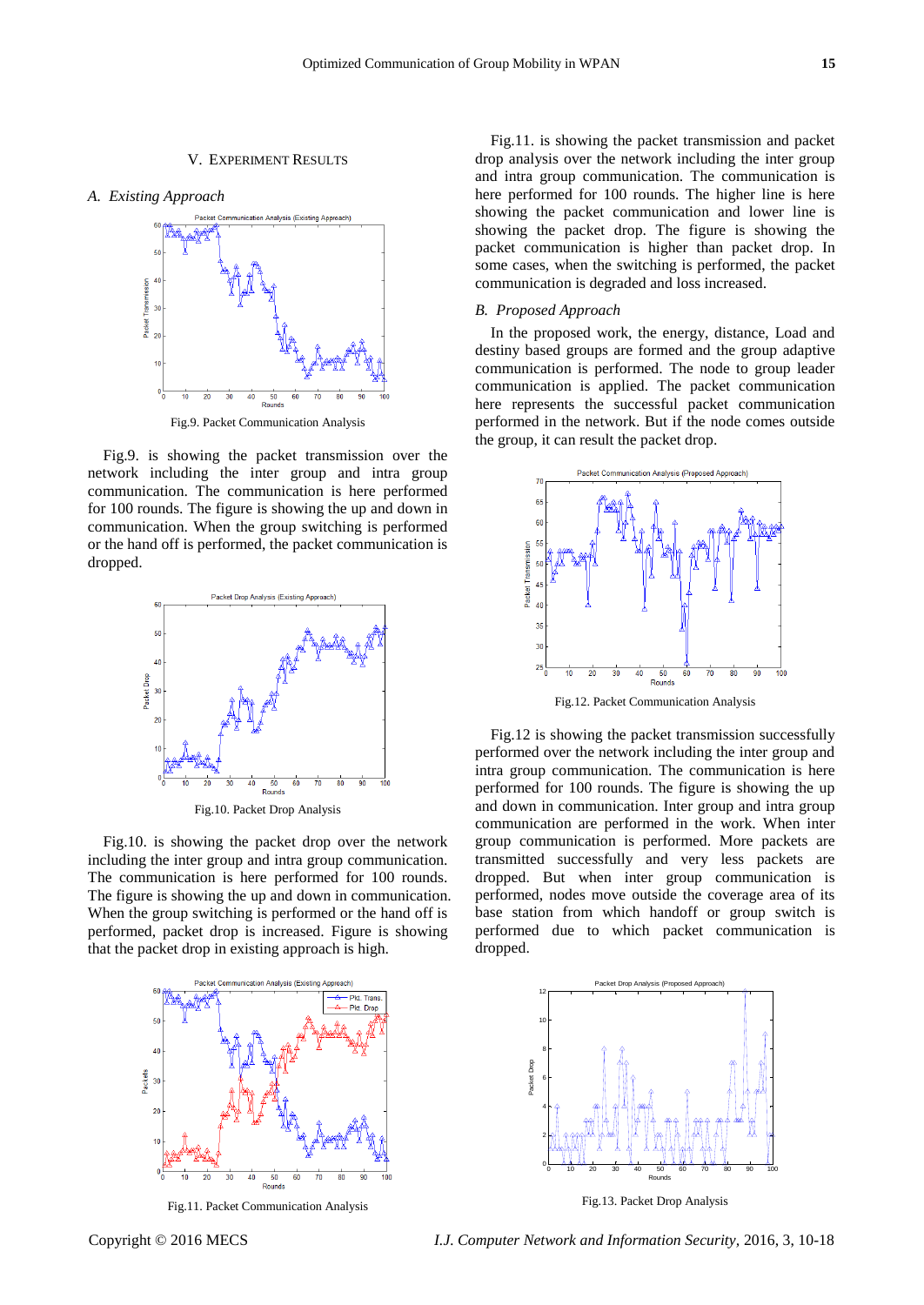Fig.13. is showing the packet drop over the network including the inter group and intra group communication. The communication is here performed for 100 rounds. The Figure is showing the up and down in communication. When the group switching is performed or the hand off is performed, the packet drop is increased.



Fig.14. Handoff Analysis

Fig.14. is showing the handoff count results in case of proposed work. The communication is here performed for 100 rounds. The figure shows that as the node moves outside the geographical coverage of base station, the handoff is performed. Higher the number of handoff more chances of data drop.



Fig.15. Group Switch Analysis

Fig.15. is showing the Group switches count results in case of proposed work. The communication is here performed for 100 rounds. The figure shows that as the node moves outside the geographical coverage of group, the group switch is performed. Higher the number of group switches more chances of data drop.



Fig.16. Base Station Specific Handoff Analysis

Fig.16. is showing the base station specific switch count results in case of proposed work. The communication is here performed for 100 rounds. The figure shows that as the node moves outside the geographical coverage of group, the group switch and handoff is performed. Higher the number of group switches more chances of data drop.



Fig.17. Packet Communication Analysis

Fig.17. is showing the packet drop and packet transmission analysis over the network including the inter group and intra group communication. The communication is here performed for 100 rounds. The higher line is here showing the packet communication and lower line is showing the packet drop. The figure is showing the packet communication is higher than packet drop. In some cases, when the switching is performed, the packet communication is degraded and loss increased.

*C. Comparisons between Existing and Proposed Approach*



Fig.18. Packet Transmission Analysis

Fig.18. is showing the comparative analysis on existing and proposed work in terms of packet communication. The figure shows that the work has overall improved the packet communication over the network. In the existing work, the energy and distance based groups are formed. No consideration to load vector or density is considered in existing work.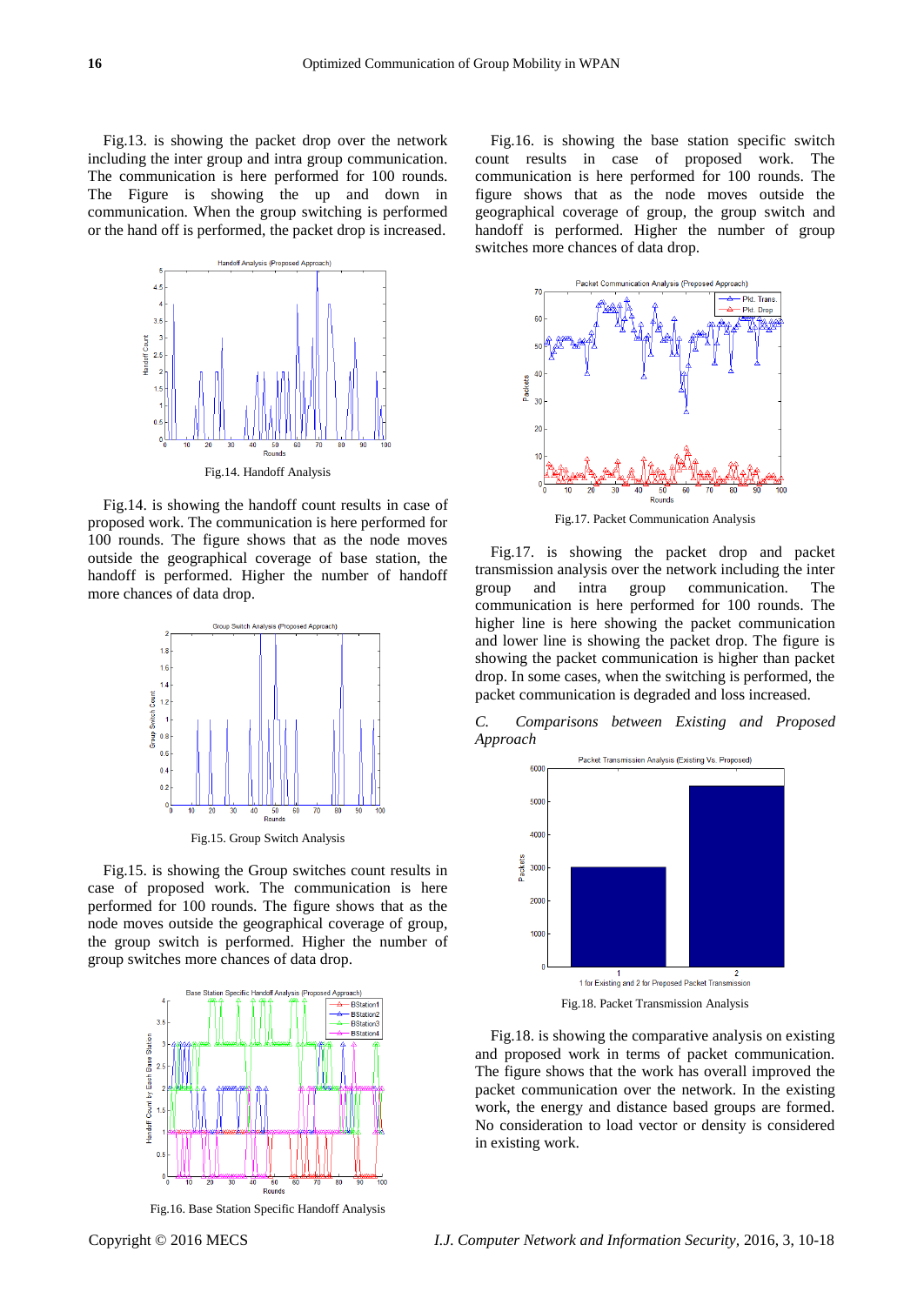

Fig.19. is showing the comparative analysis on existing and proposed work in terms of packet loss. The figure shows that the work has overall reduced the packet loss over the network. In the existing work, the energy and distance based groups are formed. No consideration to load vector or density is considered in existing work.



Fig.20. is showing the comparative analysis on existing and proposed work in terms of handoff. The figure shows that the work has overall reduced the handoff because of the density adaptive communication is formed. In the existing work, the energy and distance based groups are formed. No consideration to load vector or density is considered in existing work.



Fig.21. is showing the comparative analysis on existing and proposed work in terms of group switching. The figure shows that the work has overall more group switching but handoff is reduced because of the density adaptive communication is formed. In the existing work, the energy and distance based groups are formed. No consideration to load vector or density is considered in existing work.

# VI. CONCLUSIONS

The concept of group mobility is included in WPAN to improve communication. In the network, sensor nodes that are known as smart nodes are used. All parameters of the network are set according to ZigBee Technology. A number of groups are formed under the mobility vector. After that we performed inter and intra group communication. During communication, hand-off is used whenever node switches outside geographical area of group or outside the geographical area of base station. Communication throughput is improved and communication loss is reduced by using soft hand-0ff and by using density adaptive communication.

#### **REFERENCES**

- [1] Patrick, Jae Sheung Shin, BharatMadan, Shashi Phoha, Thomas La Porta, "Efficient Group Mobility for Heterogeneous Sensor Networks", DAAD19-01-1-0504 and NSF Grant CNS-0453830, DARPA and NSF.
- [2] Falk-Moritz Schaefer, Tobias Grob and Rudiger Kays, "Energy Consumption of 6LoWPAN and ZigBee in Home Automation Networks", 978-1-4799-0543-0/13, 2013 IEEE.
- [3] M. Barathi Kannamma, B. Chanthini, D. Manivannan, "Controlling and Monitoring Process in Industrial Automation using ZigBee", 978-1-4673-6217-7/13, 2013 IEEE.
- [4] Adam Dahlstrom and Ramesh Rajagopalan, "Performance Analysis of. Routing Protocols in ZigBee Non- Beacon Enabled WSNs", Internet of Things: RFIDs, WSNs and beyond, 978-1-4673-3133-3/13, 2013 IEEE.
- [5] Ching-Lung Lin, Yuan-Chuen Hwang, Hsueh-Hsien Chang, Ching-Feng Lin, "Power Measurement with Economic Management by Using ZigBee RF Technology", 10th International Conference on e-Business Engineering, 978-0-7695-5111-1/13, 2013 IEEE.
- [6] Lei Zhou, Ying Zhu, Ai Chen, "A Simulation Platform for ZigBee-UMTS Hybrid Networks", IEEE communications letters, Vol. 17, No.2, 1089-7798/13, 2013 IEEE.
- [7] Alexandru-Corneliu Olteanu, George-Daniel Oprina, Nicolae Tapus and Sven Zeisberg, "Enabling mobile devices for home automation using ZigBee", 19th International Conference on Control Systems and Computer Science, 978-0-7695-4980-4/13, 2013 IEEE.
- [8] D. Nowak, "Integration of ZigBee and IEC 61850 networks for a substation automation system-Meeting time requirements under heavily loaded radio channel conditions", 4th IEEE PES Innovative Smart Grid Technologies Europe (ISGT Europe), 2013 IEEE.
- [9] Suratsavadee K. Korkua and Kamon Thinsurat, "Design of ZigBee based WSN for Smart Demand Responsive Home Energy Management System", 13th International